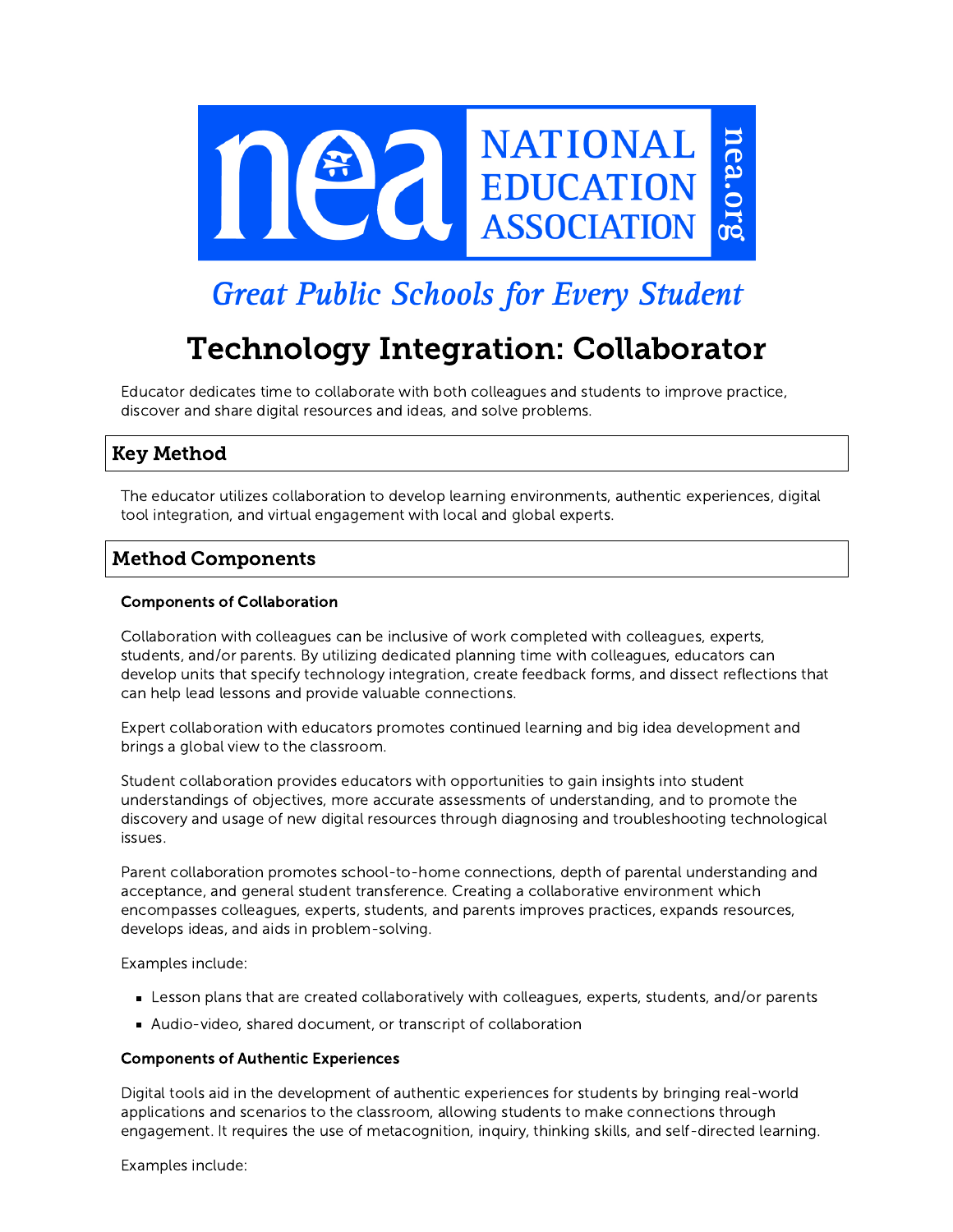- Skype interview with a local firehouse
- Virtual field trip of a local business
- Online chat discussion with a corporation
- Learning about a culture or planning a virtual vacation by facilitating an online forum or chat with a school in another country

## Components of Digital Tool Integration

Digital tool integration in lessons provides opportunities for exploration, skill development, and problem-solving, as well as creating an environment for further development of diagnostic and troubleshooting skills. The SAMR model is one way you can measure digital tool integration. The levels of SAMR are:

- **Substitution**
- **Augmentation**
- **Modification**
- **Redefinition**

Some examples of digital tools that can be used to modify and redefine your lessons are:

- Google Suite Apps
- **Weebly**
- Kahoot
- **Flipgrid**
- **Padlet**

## Components of Virtual Engagement

Virtual engagement happens whenever people are working together in a digital environment. Keeping students engaged in learning while they are online can be challenging, as there are many online distractions that are easily accessed. Here are a few tips to keep your students focused on learning:

- Have clear learning goals and lesson outcomes
- Keep student screens visible, and visually monitor what they are doing
- Ask questions
- Ask students to share their learning
- Use technology to encourage collaboration and creativity
- Talk to your students about the hazards of online addictions
- Use technology to provide equitable access to content
- **Provide students with choices**
- Set clear expectations for online behavior and engagement
- **Monitor groups and forums**
- Keep any group posts about the learning and discuss the difference between social platforms and learning platforms

# Supporting Research

Babette Moeller & Tim Reitzes (2011) Education Development Center, Inc. (EDC). Integrating Technology with Student-Centered Learning. Quincy, MA: Nellie Mae Education Foundation. [https://www.nmefoundation.org/wp-content/uploads/2020/05/Integrating-Technology-with-](https://www.nmefoundation.org/wp-content/uploads/2020/05/Integrating-Technology-with-Student-Centered-Learning.pdf)Student-Centered-Learning.pdf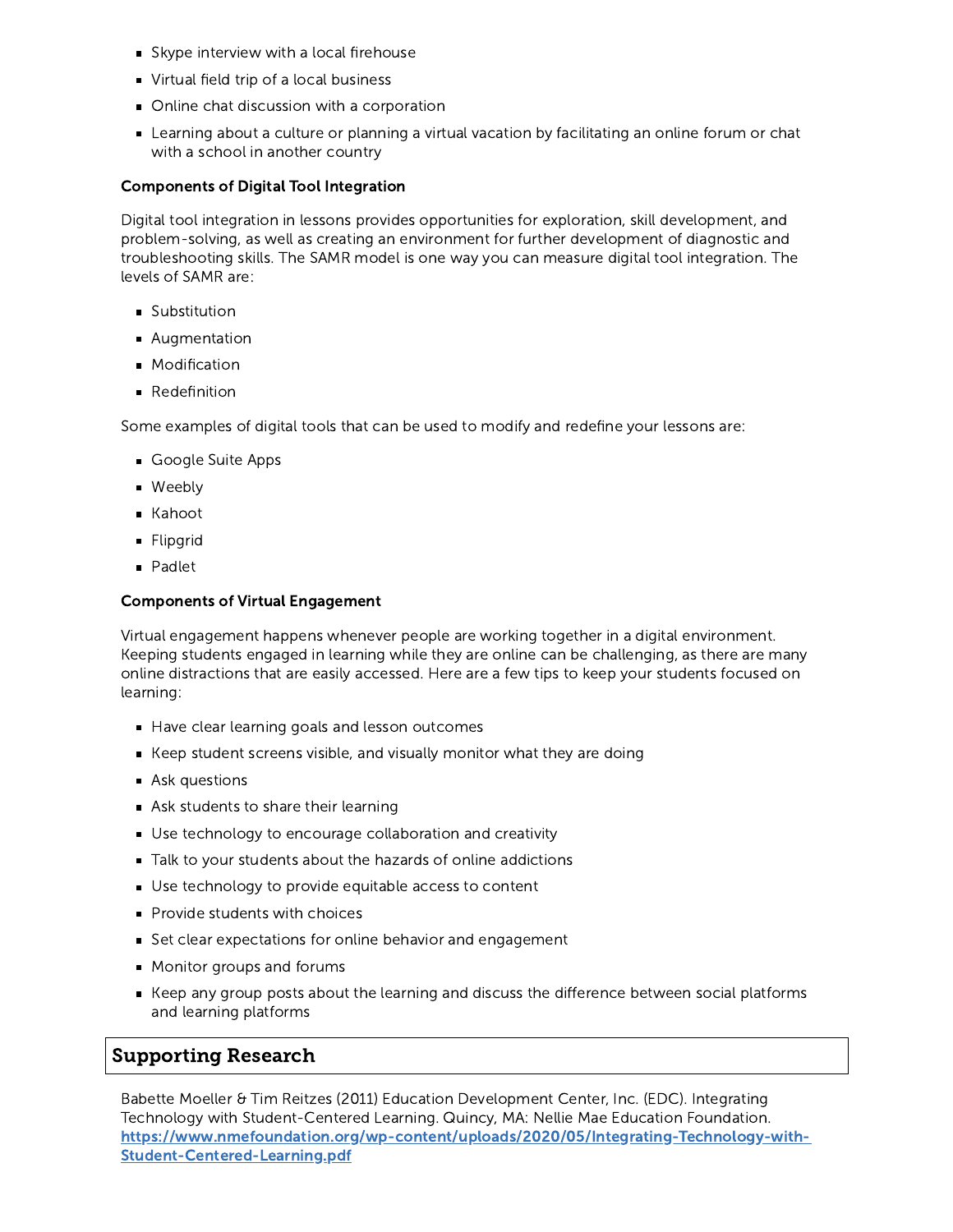Cronin, C; Cochrane, T; Gordon, A.( 2016). Nurturing Global Collaboration and Networked Learning in Higher Education. <http://aut.researchgateway.ac.nz/handle/10292/10959>

Lemke, C., Coughlin, E., and Reifsneider, D. (2009). Technology in Schools: What the Research Says (PDF). Culver City, CA: Commissioned by Cisco. [https://www.cisco.com/c/dam/en\\_us/solutions/industries/docs/education/TechnologyinSchoolsReport.pdf](https://www.cisco.com/c/dam/en_us/solutions/industries/docs/education/TechnologyinSchoolsReport.pdf)

Paniagua, A. and D. Istance (2018), Teachers as Designers of Learning Environments: The Importance of Innovative Pedagogies, Educational Research and Innovation, OECD Publishing, Paris, [https://doi.org/10.1787/9789264085374-e](https://doi.org/10.1787/9789264085374-en)n

U.S. Department of Education, Office of Educational Technology, Understanding the Implications of Online Learning for Educational Productivity, Washington, D.C., 2012. <https://tech.ed.gov/files/2013/10/implications-online-learning.pdf>

Weigel, Van B. 2001). Deep Learning for a Digital Age: Technology's Untapped Potential to Enrich Higher Education.

<https://eric.ed.gov/?id=ED457787>

[http://www.acel.org.au/acel/ACEL\\_docs/Publications/e-Teaching/2016/e-Teaching\\_2016\\_10.pdf](http://www.acel.org.au/acel/ACEL_docs/Publications/e-Teaching/2016/e-Teaching_2016_10.pdf)

## Resources

#### Standards

ISTE Standards for Educators <https://www.iste.org/standards/for-educators>

ISTE Standards for Students <https://www.iste.org/standards/for-students>

#### **Articles**

Catapult Learning: Creating Authentic Learning Experiences in your Community [https://catapultlearning.com/2016/06/29/creating-authentic-learning-experiences-local](https://catapultlearning.com/2016/06/29/creating-authentic-learning-experiences-local-community/)community/

Framework ISTE Standards: A Roadmap [https://www.edsurge.com/news/2017-10-29-framework](https://www.edsurge.com/news/2017-10-29-framework-iste-standards-a-roadmap)iste-standards-a-roadmap

Technology Integration and Blended Learning <https://www.digitaljlearning.org/technology-integration-and-blended-learning>

#### Video

Reimagining Classrooms: Teachers as Learners and Students as Leaders | Kayla Delzer

[https://www.youtube.com/watch?time\\_continue=1&v=w6vVXmwYvgs](https://www.youtube.com/watch?time_continue=1&v=w6vVXmwYvgs)

Gwynn's Technology Integration Playlist

[https://www.youtube.com/watch?v=AgLNRKQR3AI&list=PLJHRhVsWVgYxkPWJ6-](https://www.youtube.com/watch?v=AgLNRKQR3AI&list=PLJHRhVsWVgYxkPWJ6-514Fdf3_K1DFFJ7) 514Fdf3\_K1DFFJ7

#### Teaching Resources

Common Sense Media-Digital Citizenship <https://www.commonsense.org/education/digital-citizenship>

Kathy Schrock's Guide to Everything <http://www.schrockguide.net/>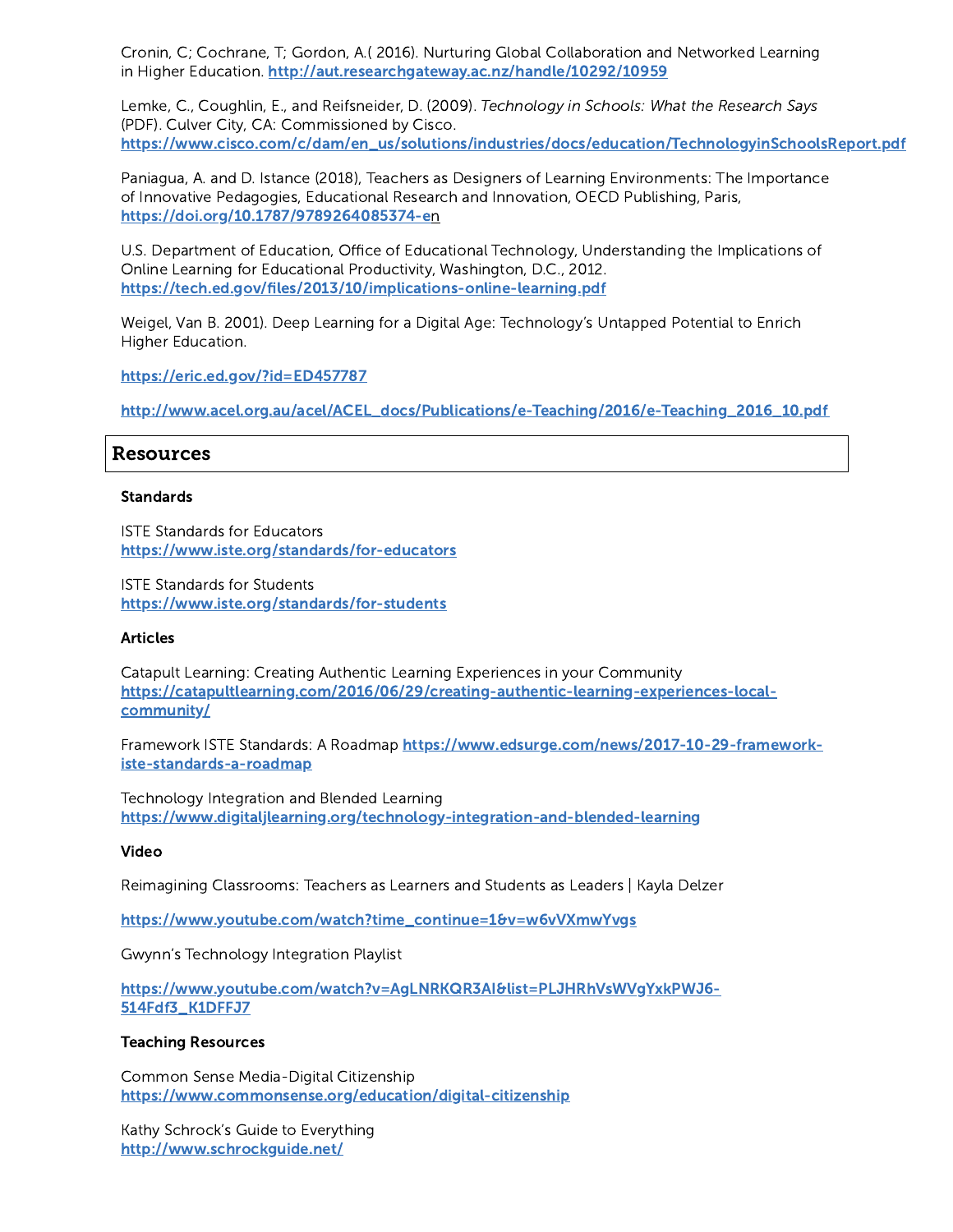FreeTech4Teachers <https://www.freetech4teachers.com/>

# Submission Guidelines & Evaluation Criteria

To earn the micro-credential, you must receive a passing score in Parts 1 and 3 and receive a proficient for all components in Part 2.

# Part 1. Overview Questions

300-500 words

Please answer the following contextual questions to help our assessor understand your current situation. Please do not include any information that will make you identifiable to your reviewers. 1. Describe why you chose this micro-credential and how it is applicable to your development as an educator.

2. Describe your classroom demographics and instructional content goals. How is your instructional practice data-driven for all students? How do you identify and meet the specific technological needs of your population?

3. What are the staff/educator collaboration expectations outlined at your school? How do you document your work time and what is the format for these interactions?

**Passing:** Response provides explicit and accurate information that justifies the reason for choosing this micro-credential to address specific development of the educator. Educator includes demographics, content goals, and technological needs for their classroom. Schoolwide collaboration expectations are outlined, including requested format.

# Part 2. Work Examples / Artifacts

To earn this micro-credential, please submit the following four artifacts as evidence of your learning. Please do not include any information that will make you or your students identifiable to your reviewers.

# Artifact 1: Modified Lesson (Technology Integration)

Modify and submit a current lesson plan or unit making it more inclusive of digital tool integration. In the submitted document, ensure that the changes you made to the lesson plan to include integrating digital tools are tracked and/or highlighted in the document.

# Artifact 2: Evidence of Peer Collaboration

Submit evidence of collaboration with a colleague(s) in developing the lesson you used for Artifact 1 that is inclusive of digital tool integration. This could be in the form of:

- Shared document completed during a planning meeting
- **Transcript of a planning meeting**
- Agenda for a planning meeting

# Artifact 3: Modified Lesson (Student Collaboration)

After teaching the lesson submitted for Artifact 1, ask students for feedback about how effective the digital tool integration was. From that data, modify and submit a revised version of the lesson plan from Artifact 1. Highlight at least three modifications and annotate with the reasoning behind each modification, connecting it to the student feedback.

# Artifact 4. Evidence of Virtual Engagement (Collaboration with Local and/or Global Experts)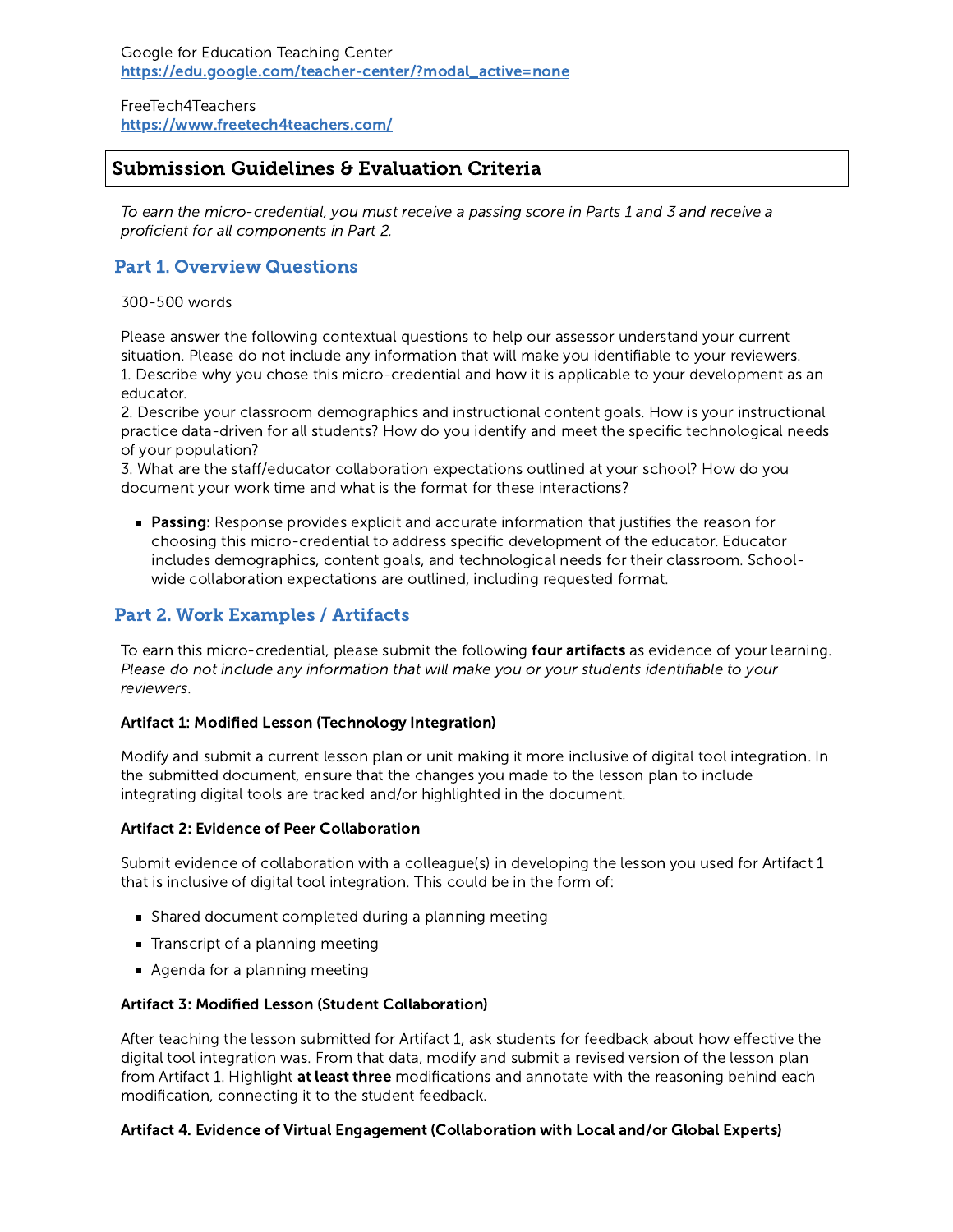Submit evidence of virtual engagement with local and/or global experts. Make sure that the artifact and/or annotations document how all collaborators had a voice in the process. Examples could include:

- Screenshots and chat box conversation (Skype, Zoom, Google Meet)Notes and agenda from  $\blacksquare$ a planning meeting with experts
- Copies of email thread showing collaboration (blackout names)  $\blacksquare$
- Copy of presentation  $\blacksquare$
- Photo essay  $\blacksquare$
- 3–5 minute video clip (Please make sure your video settings allow it to be viewed by anyone o. with the link)

| null                                                   | Proficient                                                                                                | <b>Basic</b>                                                                                                        | Developing                                                                               |
|--------------------------------------------------------|-----------------------------------------------------------------------------------------------------------|---------------------------------------------------------------------------------------------------------------------|------------------------------------------------------------------------------------------|
| Artifact 1: Modified<br>Lesson (Peer<br>Collaboration) | Lesson plan with<br>changes<br>highlighted and/or<br>tracked is included<br>(prior to<br>integration,     | Changes are<br>highlighted in the<br>lesson plan but the<br>tool integration<br>neither improves<br>nor reduces the | Lesson plan is<br>missing digital tool<br>integration and/or<br>has not been<br>revised. |
|                                                        | inclusive of<br>integration).                                                                             | lesson delivery,<br>equitable access<br>and/or student                                                              | Changes are not<br>highlighted.                                                          |
|                                                        | Changes are<br>highlighted.                                                                               | engagement.                                                                                                         | Tool integration<br>reduces the lesson                                                   |
|                                                        | Tool integration<br>improves the<br>lesson delivery,<br>equitable access<br>and/or student<br>engagement. |                                                                                                                     | delivery, equitable<br>access and/or<br>student<br>engagement.                           |
| Artifact 2: Evidence<br>of Peer<br>Collaboration       | Artifact clearly<br>outlines the<br>collaborative<br>process.                                             | Artifact outlines a<br>process but doesn't<br>show evidence of<br>collaboration.                                    | Artifact lacks detail<br>and no real<br>evidence that a<br>collaborative<br>process was  |
|                                                        | Artifact clearly<br>shows evidence                                                                        | Artifact clearly<br>shows that some of                                                                              | followed.                                                                                |
|                                                        | that all<br>collaborators had a<br>voice.                                                                 | the collaborators<br>had a voice.                                                                                   | Artifact shows no<br>evidence that<br>collaborators all<br>had a voice.                  |